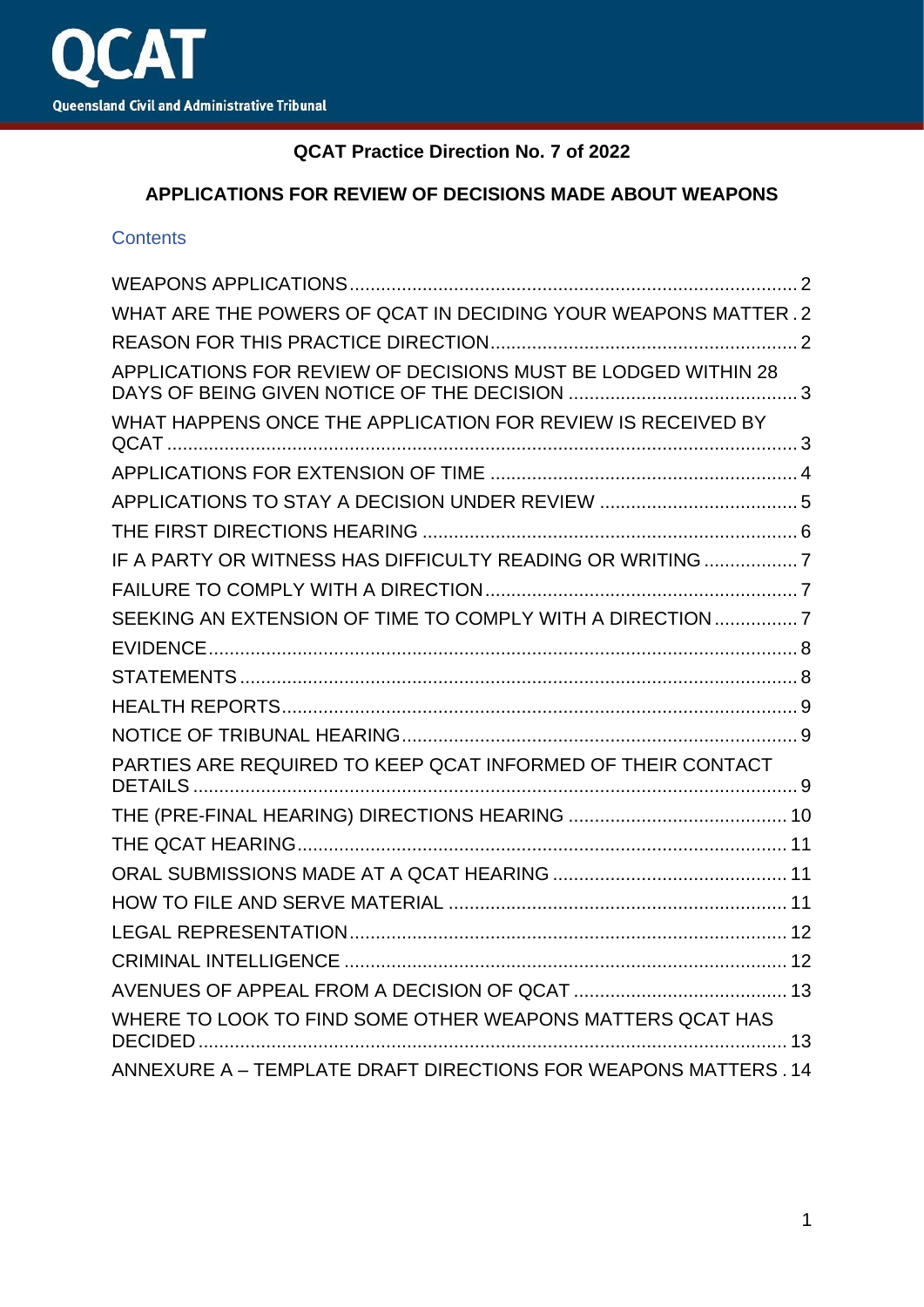

## <span id="page-1-0"></span>WEAPONS APPLICATIONS

- 1. "Weapons matters" are matters where a person applies to QCAT to review a decision made by the Queensland Police Service – Weapons Licensing ("the QPS"), made under the *Weapons Act* 1990 (Qld) ("the Weapons Act"). The most common type of decisions reviewed by QCAT are decisions by the QPS to refuse, suspend or revoke a firearms licence.<sup>1</sup>
- 2. In reviewing these decisions, the legislation states that the QCAT decision maker must work on the principle that weapon possession and use are subordinate to the need to ensure public and individual safety.
- 3. The QCAT decision maker needs to come to the correct and preferable decision on the matter.

## <span id="page-1-1"></span>WHAT ARE THE POWERS OF QCAT IN DECIDING YOUR WEAPONS MATTER

- 4. In relation to a reviewable decision in a weapons matter, once QCAT has heard the matter, QCAT can:
	- a) confirm the decision under review; or
	- b) set aside the decision under review and substitute a new decision; or
	- c) set aside the decision under review and send the matter back to the QPS to reconsider the decision, together with any directions QCAT considers appropriate.

#### <span id="page-1-2"></span>REASON FOR THIS PRACTICE DIRECTION

- 5. This practice direction contains:
	- a) information that will assist the parties in understanding the process; and
	- b) provide directions to the parties about some of the things they must do.
- 6. Compulsory conferences will only proceed in weapons matters where QCAT forms the view that it is desirable to do so. This might occur, for example, where QCAT forms the view that there is a realistic possibility that a compulsory conference might result in resolution of the matter, or a meaningful narrowing of issues, or where a compulsory conference might be a better way to help a particular applicant to understand QCAT processes. QCAT might come to that view by itself, or after being asked by a party to consider ordering a compulsory conference.
- 7. A directions hearing will be held in weapons matters at an early stage of the process. During a directions hearing, the QCAT decision maker will seek to ensure applicants and respondents are informed of their obligations and

<sup>&</sup>lt;sup>1</sup> As to the decisions that might be reviewed by QCAT, see section 142 of the Weapons Act.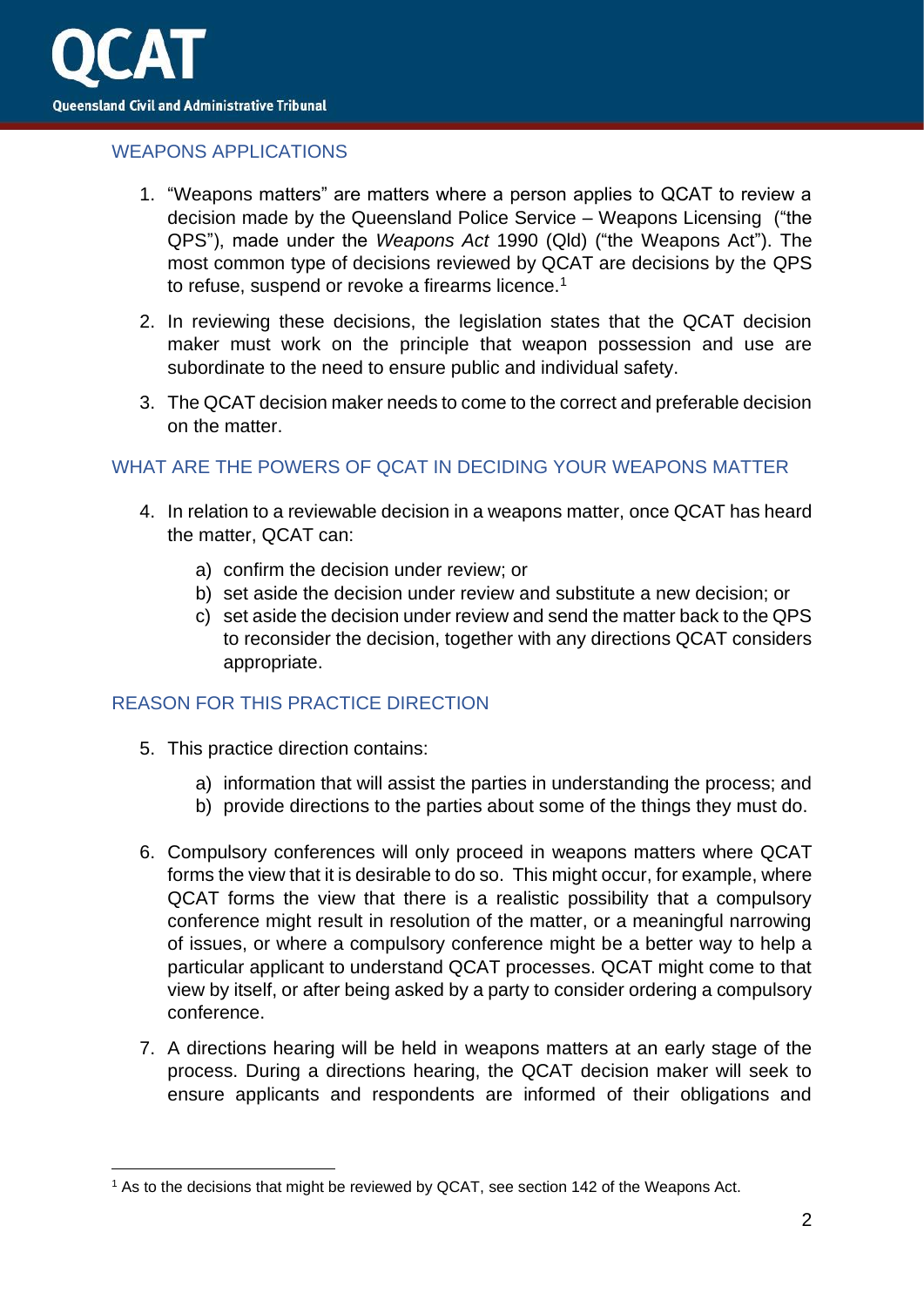responsibilities in progressing the matter to finalisation and that the parties understand the processes of the Tribunal and the issues to be determined.

- 8. It is envisaged that at the initial directions hearing, QCAT will make directions through to the final hearing. This will assist the parties to know and understand:
	- a) the steps they must undertake and the timeframes for those steps to be completed; and
	- b) when their final hearing will be.

## <span id="page-2-0"></span>APPLICATIONS FOR REVIEW OF DECISIONS MUST BE LODGED WITHIN 28 DAYS OF BEING GIVEN NOTICE OF THE DECISION

- 9. A person **must** lodge an application to QCAT if they want to review the decision of the QPS to refuse, suspend or revoke a firearms licence, or any other reviewable decision.
- 10.To apply to QCAT to review the decision, the person ("the applicant") needs to lodge a Form 23 – ["Application to review a decision."](https://www.qcat.qld.gov.au/__data/assets/pdf_file/0008/101006/form-23-app-review-decision.pdf)
- 11.The Form 23 **must** be lodged within 28 days after the applicant was given notice of the decision.

## <span id="page-2-1"></span>WHAT HAPPENS ONCE THE APPLICATION FOR REVIEW IS RECEIVED BY QCAT

- 12.The applicant **must** serve a copy of the application on the QPS within 7 days after filing.<sup>2</sup> The QPS is then known as "the respondent".
- 13.It is **not** the responsibility of QCAT to serve the application on the respondent. As stated in the previous paragraph, it is the responsibility of the applicant to serve a copy of the application on the QPS.
- 14.The preferred method of serving the QPS is by email at [Weapons.QCAT@police.qld.gov.au.](mailto:Weapons.QCAT@police.qld.gov.au)
- 15.If the applicant is not able to send emails, then the application should be served by post to:

QCAT Support Officer Weapons and Licensing, Queensland Police Service GPO Box 892 Brisbane 4000

<sup>2</sup> Section 19(2)(c) of the *Queensland Civil and Administrative Tribunal Rules 2009* (Qld).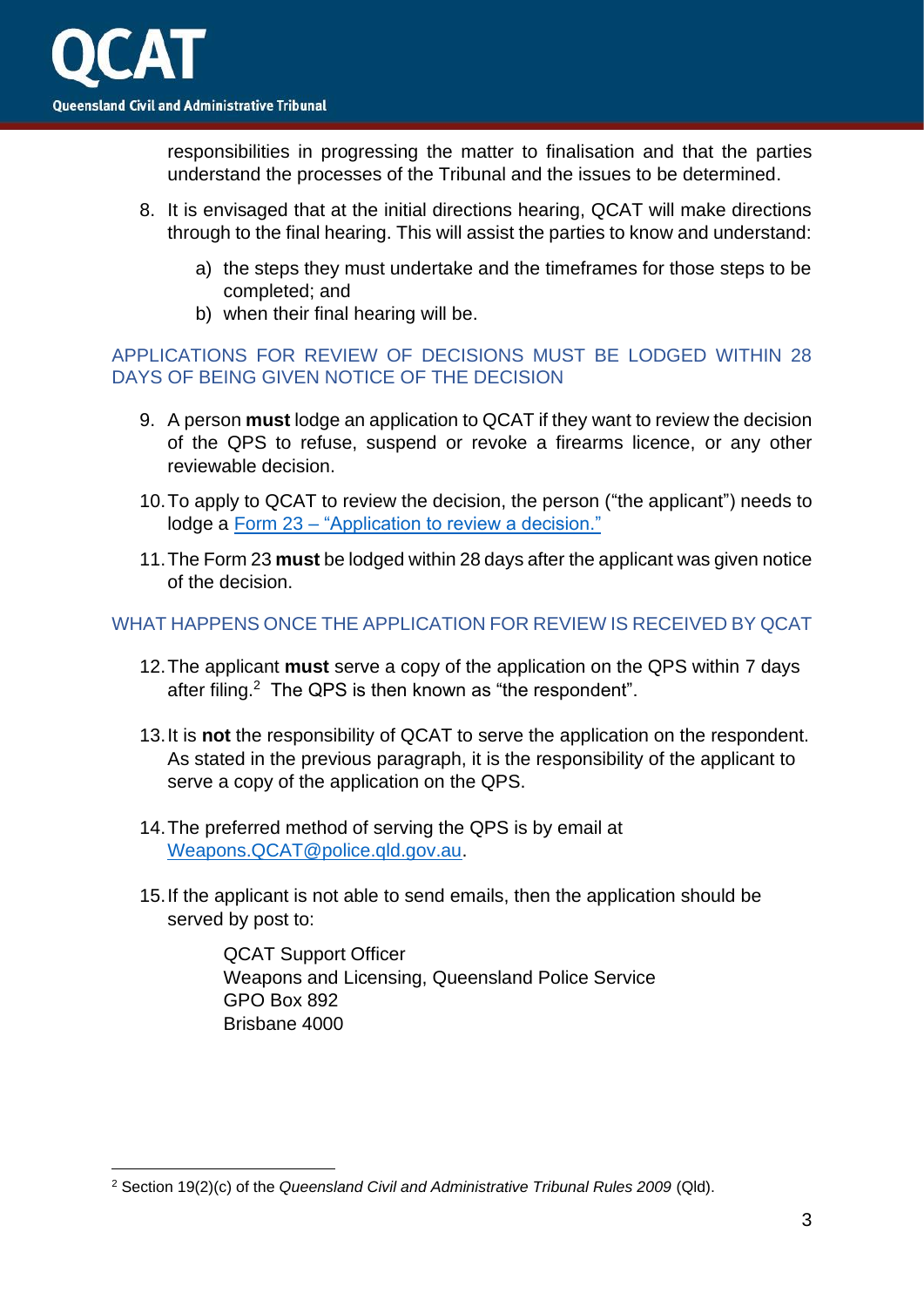

- 16.Once served with an application, the law requires the respondent to provide QCAT and the applicant the following documents (the "section 21 of the QCAT Act documents") within 28 days:<sup>3</sup>
	- a) a written statement of reasons; and
	- b) an indexed and page numbered bundle in date or other logical order of the documents and other material in its possession or under its control that may be relevant to the review of the decision. The law requires the respondent to do this automatically. The law does not require QCAT to order the respondent to do this.

#### <span id="page-3-0"></span>APPLICATIONS FOR EXTENSION OF TIME

- 17.If the applicant does not lodge their application in QCAT within time, that is, within 28 days of being given notice of the decision, and they still want to apply to QCAT to review their decision, then they need, as soon as possible:
	- a) to lodge their application to review their decision (that is, the Form 23);

#### **AND**

- b) at the same time, lodge a Form  $42 -$  "Application to extend or shorten a time limit [or for waiver of compliance with procedural requirement."](https://www.qcat.qld.gov.au/__data/assets/pdf_file/0019/101089/form-42-app-extend-shorten-time-limit.pdf)
- 18.QCAT can only grant an extension of time if it is satisfied there is a reasonable excuse for delay. If there is no reasonable excuse for delay, then the application for an extension of time will be refused, and the application to review will not be accepted.
- 19.Form 42 requires the applicant to outline the type of order sought. If an applicant is seeking an extension of time, then the applicant should write: "an order extending the time to lodge the application to review a weapons decision."
- 20.Form 42 also asks the applicant to list the reasons for the application. This is where the applicant needs to set out the reasonable excuse relied on for not lodging the Form 23 application to review the decision within 28 days, and why the applicant submits that QCAT should make an order extending time.
- 21.Applications for extensions of time will usually be determined "on the papers", that is, by the QCAT decision maker, in the absence of the parties, relying only on the written material which the parties have provided, rather than requiring the parties to attend at a hearing and make oral argument. This is one reason why it is important that when a person files a Form 42 applying to extend time, the person sets out, in full, why they did not file the Form 23 application within

<sup>3</sup> Section 21(2) of the QCAT Act.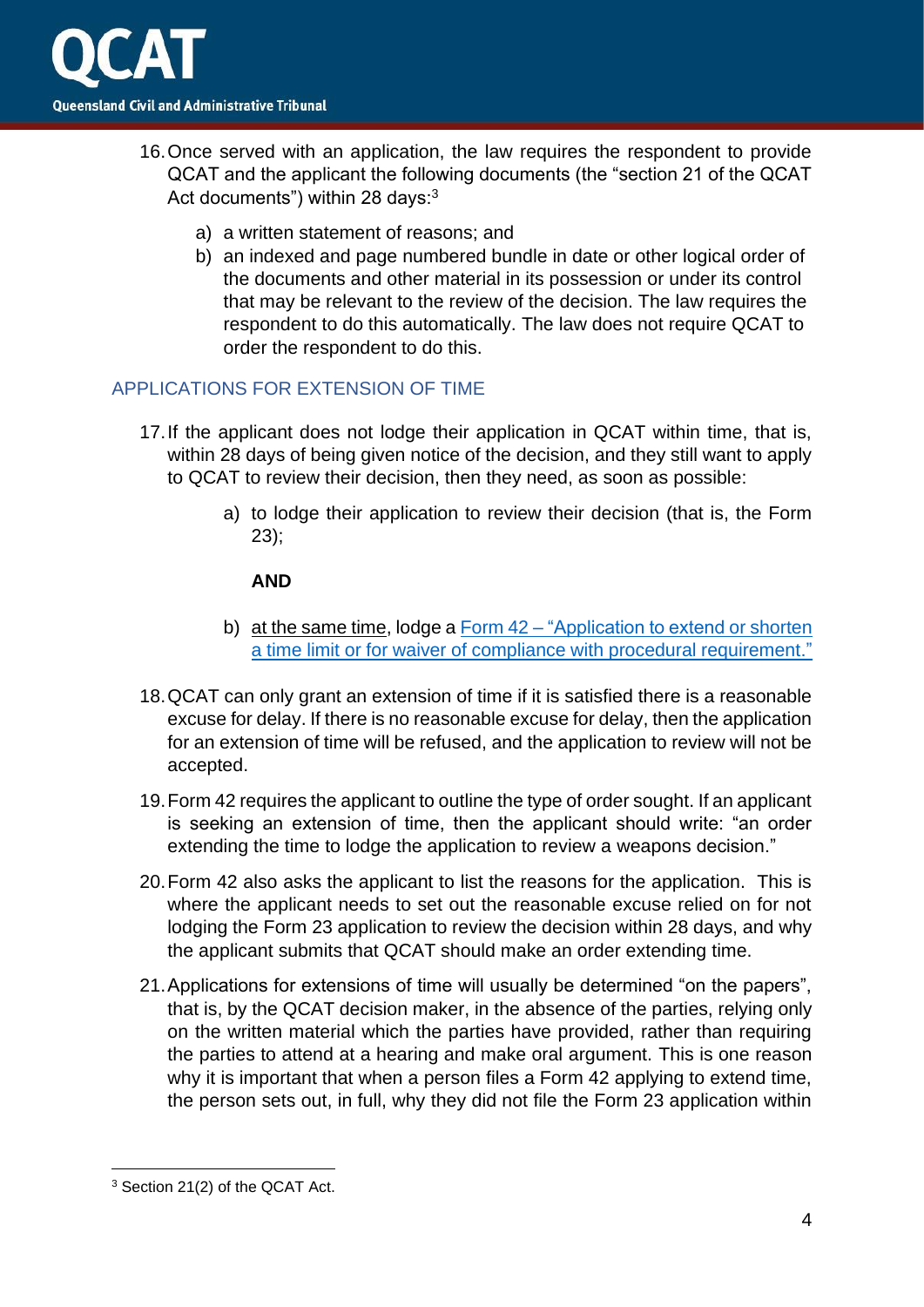

28 days, and why QCAT should make an order extending time, attaching any evidence or material they want to rely upon.

- 22.After the Form 42 is filed, the applicant **must** provide a copy of the Form 42 (and attachments, if any) and the Form 23 (and attachments, if any) to the respondent within 7 days.
- 23.The respondent **must** then, within 14 days of receiving this material, file any submissions in reply to the application to extend time, together with any evidence or material relied upon.
- 24.Sometimes, when considering the Form 42, the QCAT decision maker will consider it appropriate to issue further directions (for example, a direction to the applicant to file any further material, evidence and/or submissions in reply to the respondent's material, evidence and/or submissions). Alternatively, the QCAT decision maker may consider it more appropriate to determine the application to extend time at an oral hearing. If that is the case, QCAT will notify the parties of the time and place for that oral hearing.

## <span id="page-4-0"></span>APPLICATIONS TO STAY A DECISION UNDER REVIEW

- 25.QCAT can stay, that is, suspend, some decisions of the QPS. For example, QCAT can stay a decision to suspend or revoke a firearms licence. It cannot stay a decision to refuse a firearms licence as this would have no practical effect.
- 26.Any stay application must be brought using a Form 44 ["Application to stay a](https://www.qcat.qld.gov.au/__data/assets/pdf_file/0012/101091/form-44-app-to-stay-a-decision.pdf)  [decision".](https://www.qcat.qld.gov.au/__data/assets/pdf_file/0012/101091/form-44-app-to-stay-a-decision.pdf)
- 27.In considering a stay application, QCAT is required to take into account the interests of any person whose interest may be affected, any submissions by the QPS and the public interest.
- 28.Applications for a stay will usually be determined "on the papers", that is, by the QCAT decision maker, in the absence of the parties, relying only on the written material which the parties have provided, rather than requiring the parties to attend at a hearing and make oral argument. This is one reason why it is important that when a person files a Form 44 applying for a stay, the person sets out, in full, why QCAT should make an order staying the decision under review, attaching any evidence or material they want to rely upon.
- 29.After the Form 44 is filed, the applicant **must** provide a copy of the Form 44 (and attachments, if any) to the respondent within 7 days.
- 30.The respondent **must** then, within 14 days of receiving this material, file any submissions in reply to the application for a stay, together with any evidence or material relied upon.
- 31.Sometimes, when considering the Form 44, the QCAT decision maker will consider it appropriate to issue further directions (for example, a direction to the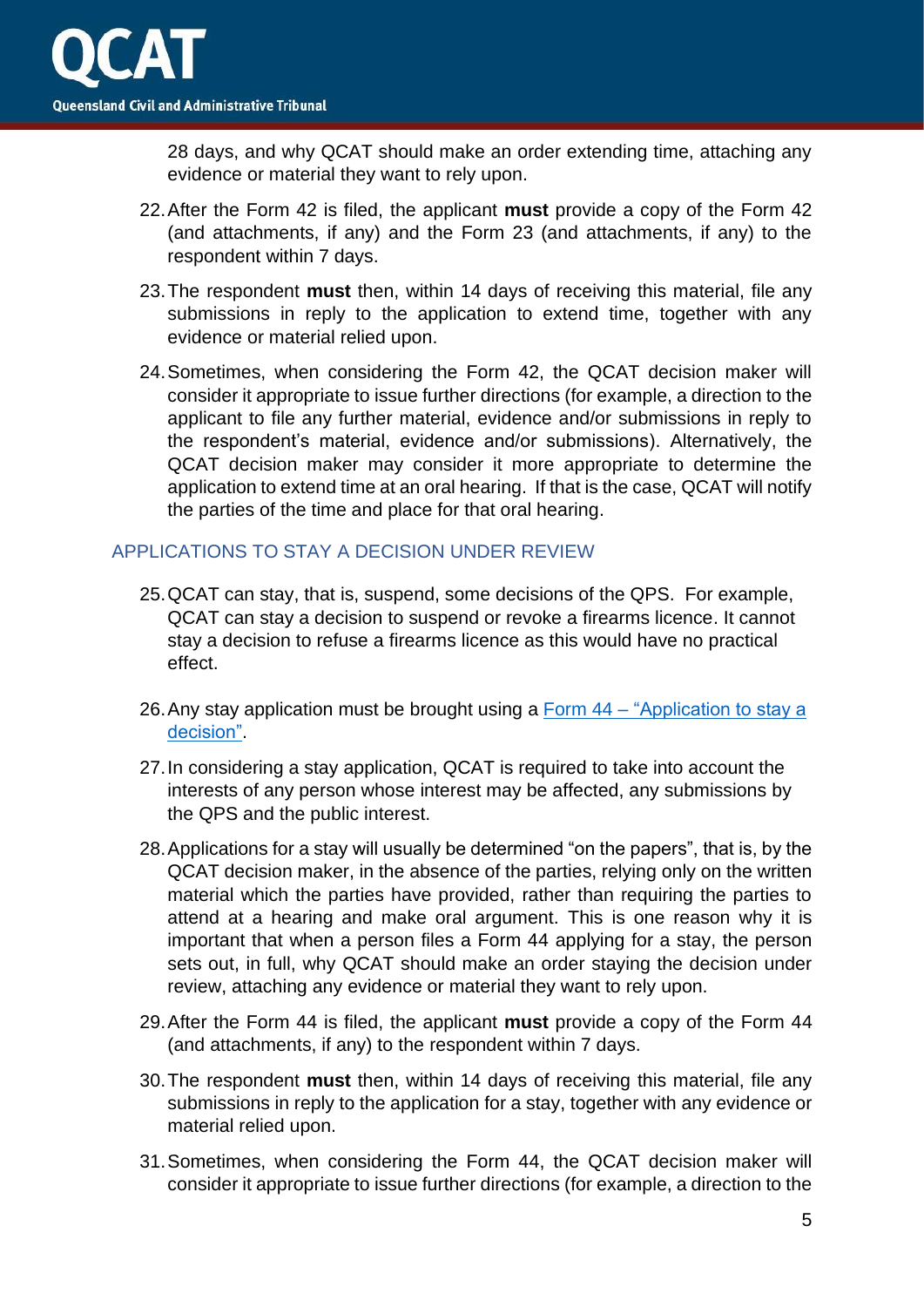applicant to file any further material, evidence and/or submissions in reply to the respondent's material, evidence and/or submissions). Alternatively, the QCAT decision maker may consider it more appropriate to determine the application to extend time at an oral hearing. If that is the case, QCAT will notify the parties of the time and place for that oral hearing.

# <span id="page-5-0"></span>THE FIRST DIRECTIONS HEARING

- 32.Each application which is filed within time, or where an extension of time has been granted, will be listed for a directions hearing before a QCAT decision maker ("the first directions hearing").
- 33.The first directions hearing is designed to reduce the overall time of litigation for the parties in these matters and to ensure that all parties understand the steps that they must go through prior to the hearing date.
- 34.At the directions hearing:
	- a) the QCAT decision maker will make the directions necessary to progress the proceeding to a final hearing, so far as is practicable; and
	- b) the QCAT decision maker will ask the parties for their opinion as to how long they think the final hearing may take and as to the appropriate mode of hearing (that is, in person or by remote hearing).
- 35.The first directions hearing will take place as soon as practicable after the applicant has filed the application, but no earlier than 8 weeks after this has occurred. This gap of at least 8 weeks is to ensure that the respondent has had sufficient time to:
	- a) file and provide to QCAT and the applicant, the written statement of reasons, and the section 21 of the QCAT Act documents, within 28 days of receiving a copy of the application, as is required by law; and
	- b) provide all parties the opportunity to read and consider those documents before the first directions hearing.
- 36.It is very important that both parties participate in the directions hearing. Both parties **must** attend the directions hearing:
	- a) having considered the type of evidence in which they wish to rely upon at the hearing;
	- b) ready to give an estimate of the length and mode of hearing; and
	- c) when they and any witnesses are available to take part in a hearing.
- 37.Wherever possible, at the first directions hearing the QCAT decision maker will allocate the date for final hearing.
- 38.On average, final hearings take approximately 1 day; but sometimes the final hearings can be longer or shorter. It is important for QCAT to know how long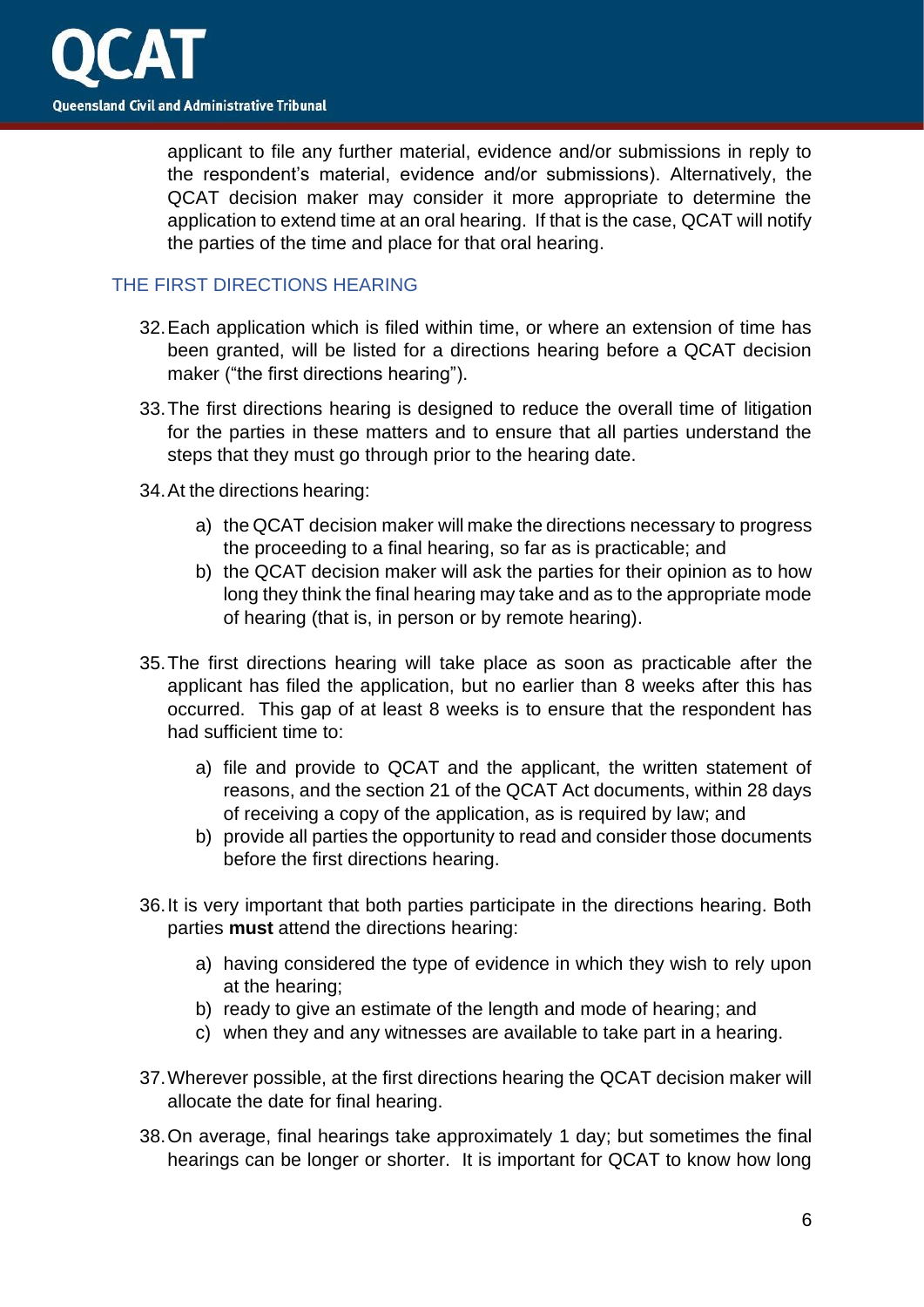

the parties think the final hearing might take to ensure this is taken into account when scheduling the hearing.

39.**Annexure A** to this Practice Direction is a set of template directions which are intended to generally apply; however, the QCAT decision maker retains full discretion to amend, supplement or reduce those directions as appropriate in each matter.

#### <span id="page-6-0"></span>IF A PARTY OR WITNESS HAS DIFFICULTY READING OR WRITING

40.If a party has difficulty reading or writing, or a witness the party wishes to call has difficulty reading or writing, then the party should raise this with the QCAT decision maker at the first directions hearing so that possible alternatives to written evidence from that party / witness can be discussed.

## <span id="page-6-1"></span>FAILURE TO COMPLY WITH A DIRECTION

41.If a party fails to comply with a direction for filing material or submissions, the matter may be determined without that material or submissions. As a consequence, if the party failing to file is the applicant, it is possible that the application will be dismissed.

#### <span id="page-6-2"></span>SEEKING AN EXTENSION OF TIME TO COMPLY WITH A DIRECTION

- 42.It is very important that all parties do their very best to comply with directions issued by QCAT.
- 43.However, it is acknowledged, that sometimes compliance becomes impossible for some unforeseen reason, and that sometimes a party will need to apply to extend time.
- 44.The QCAT decision maker may, where appropriate, extend the time for a reasonable period. This can be done with or without reference to the other party, depending on the overall circumstances.
- 45.In extending time, the QCAT decision maker may also extend the time for the other party to comply with a subsequent direction.
- 46.The QCAT decision maker will also consider (among other things) whether granting the extension of time will put the hearing date at risk of not being able to proceed.
- 47.Where a party seeks an extension of time to comply with a direction made by QCAT, the request for extension should be made before the relevant step falls due. A party can seek an extension of time by filing a Form 42 – ["Application to](https://www.qcat.qld.gov.au/__data/assets/pdf_file/0019/101089/form-42-app-extend-shorten-time-limit.pdf)  extend or shorten a time limit [or for waiver of compliance with procedural](https://www.qcat.qld.gov.au/__data/assets/pdf_file/0019/101089/form-42-app-extend-shorten-time-limit.pdf)  [requirement."](https://www.qcat.qld.gov.au/__data/assets/pdf_file/0019/101089/form-42-app-extend-shorten-time-limit.pdf)
- 48.Even though a party may apply for an extension of time to comply with a direction, the party should not assume it will be granted. The QCAT decision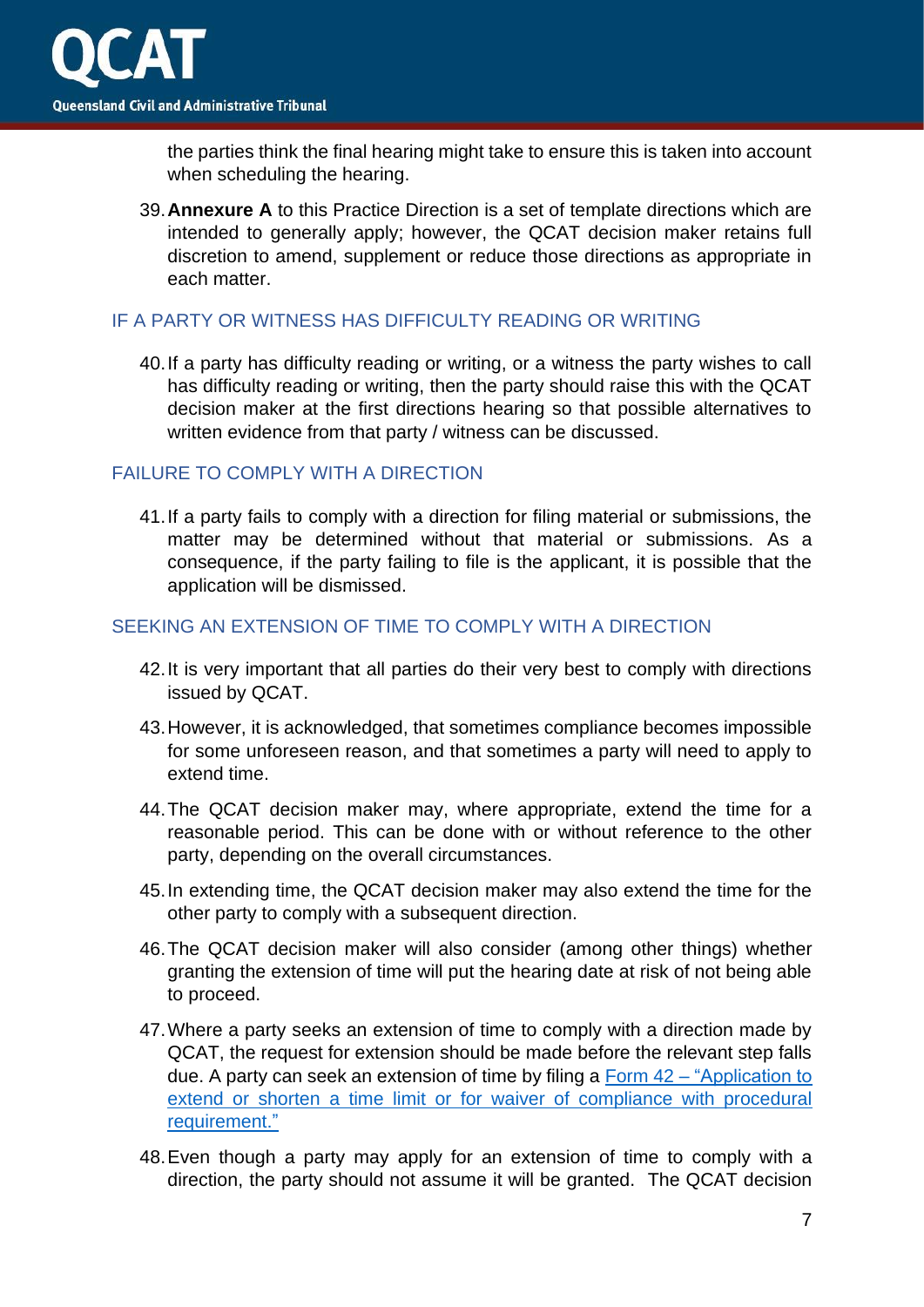

maker must consider all of the material supporting the application as well as any response from the other party, and then determine the outcome of the request.

#### <span id="page-7-0"></span>EVIDENCE

- 49.Evidence describes, explains, demonstrates or supports a party's claims about what is the correct and preferable decision that the QCAT decision maker should make at the conclusion of the hearing.
- 50.Evidence can be given orally or in writing and if required, under oath or by affidavit. Usually, parties will be directed to provide the evidence of their own witness/es in writing (see paragraphs to 52 to 57 below).
- 51.Some examples of evidence are (this is not an exhaustive list):
	- a) a written statement (see paragraphs 52 to 57 below) by a person in which the person sets out what they want to say about the matter; or
	- b) a document that is a record of an event, for example, a certificate or diploma; or
	- c) a document that is proof of an event, such as a photograph; or
	- d) a document that accurately and factually demonstrates or supports something explained in a statement, such as a plan or a map; or
	- e) an expert report from, for example, a doctor or a psychologist.

#### <span id="page-7-1"></span>**STATEMENTS**

- 52.A witness statement is the evidence of the witness, reduced to writing, prepared prior to the QCAT hearing.
- 53.As stated above at paragraph 50, the applicant will usually be directed to provide statements from themselves and for any other witnesses they intend to rely upon to support their case.
- 54.The preparation of statements is a very important part of the applicant's preparation for a hearing. The evidence of each witness needs to be set out in detail in the statements, as the QCAT decision maker can, where appropriate, refuse to allow a party to present evidence at the hearing which is not contained in their statements.
- 55.A witness statement **must** be signed.
- 56.It is generally expected that any witnesses whose evidence is intended to be relied upon by a party can be cross-examined by the other party. However, whether a party chooses to seek to cross-examine a witness is a decision for them. The directions issued at the directions hearing will set out the date by which a party **must** inform the other party, and QCAT, whether they wish to cross-examine any particular witness or witnesses of the other party.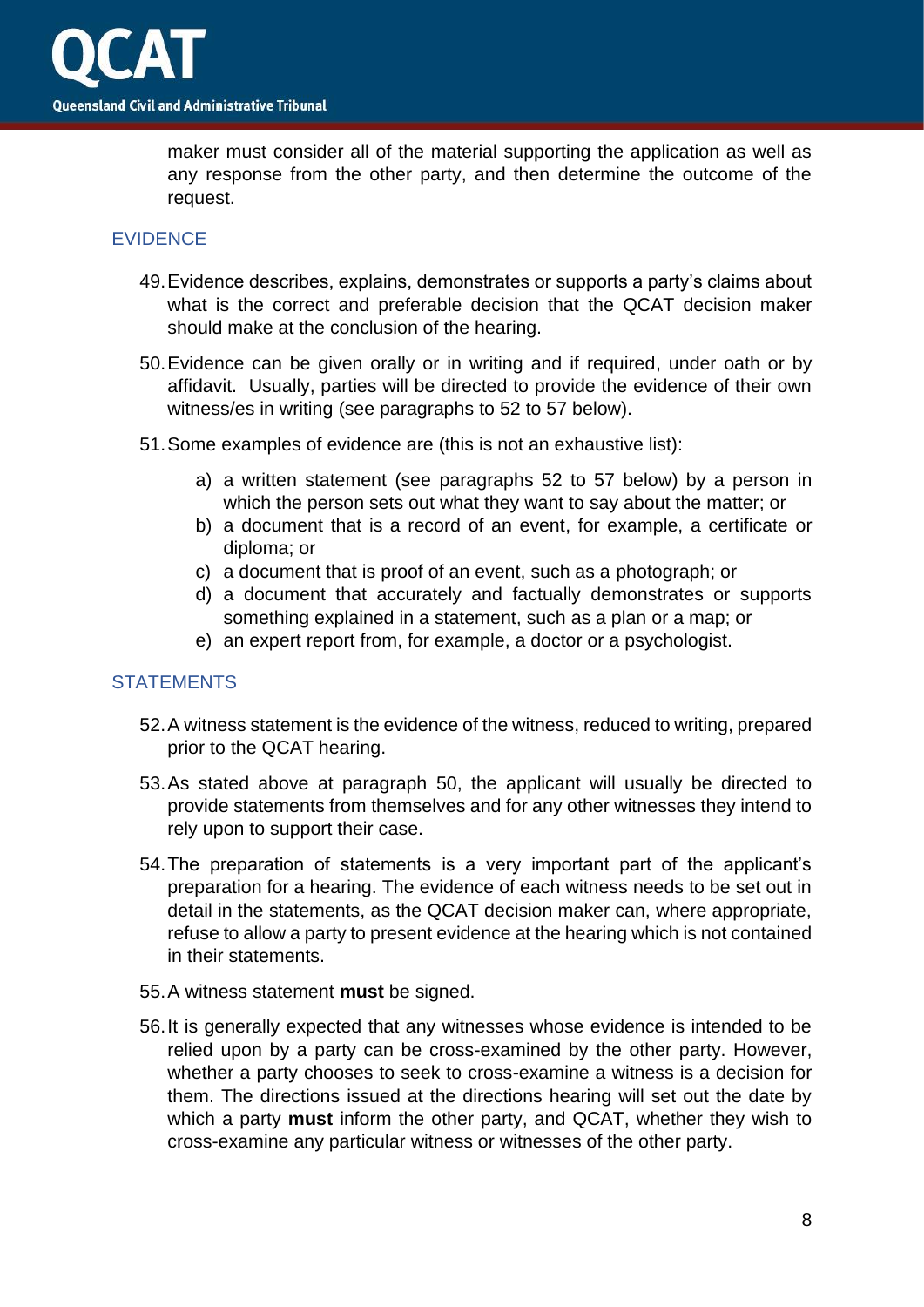57.QCAT's website contains an information sheet on the preparation of statements. A sample template is also available on QCAT's website at [https://www.qcat.qld.gov.au/going-to-the-tribunal/preparing-statements.](https://www.qcat.qld.gov.au/going-to-the-tribunal/preparing-statements)

## <span id="page-8-0"></span>HEALTH REPORTS

- 58.From time to time, applicants may wish to provide a health report from a psychologist, psychiatrist, or other practitioner.
- 59.To ensure the report writer is in a position to know the concerns which the QPS had in making the decision under review, the applicant must provide that health practitioner with a copy of the statement of reasons from the QPS.
- 60.It is not for QCAT to dictate to a party what should or should not be included in a health report. Provided the material in the health report is relevant, it is a matter for the party to decide what should or should not be included. Having said that, some matters which the QCAT decision maker may find of assistance in determining whether to confirm or set aside the decision under review include:
	- a) the history taken from the applicant;
	- b) an acknowledgement that the practitioner is aware of the adverse material contained in the QPS material;
	- c) details of the applicant's physical or mental health conditions, and the applicant's level of insight into those conditions;
	- d) the period of time for which the practitioner has been treating the applicant; and
	- e) the practitioner's opinion in relation to the fitness and propriety of the applicant to possess or use a firearm, and the reasons for reaching that conclusion.

## <span id="page-8-1"></span>NOTICE OF TRIBUNAL HEARING

- 61.The directions made at the directions hearing that lists the date for the QCAT hearing **will serve as the required provision of notice for the tribunal hearing.** 4
- 62.The parties **must** ensure they read all directions that are made in the matter and ensure they record the hearing date in their own records, and appear at that hearing date at the time specified (which will commonly be at 9.30 am).

## <span id="page-8-2"></span>PARTIES ARE REQUIRED TO KEEP QCAT INFORMED OF THEIR CONTACT **DETAILS**

63.At the first directions hearing both parties will be required to confirm their correct email addresses and contact details.

<sup>4</sup> Section 92 of the QCAT Act.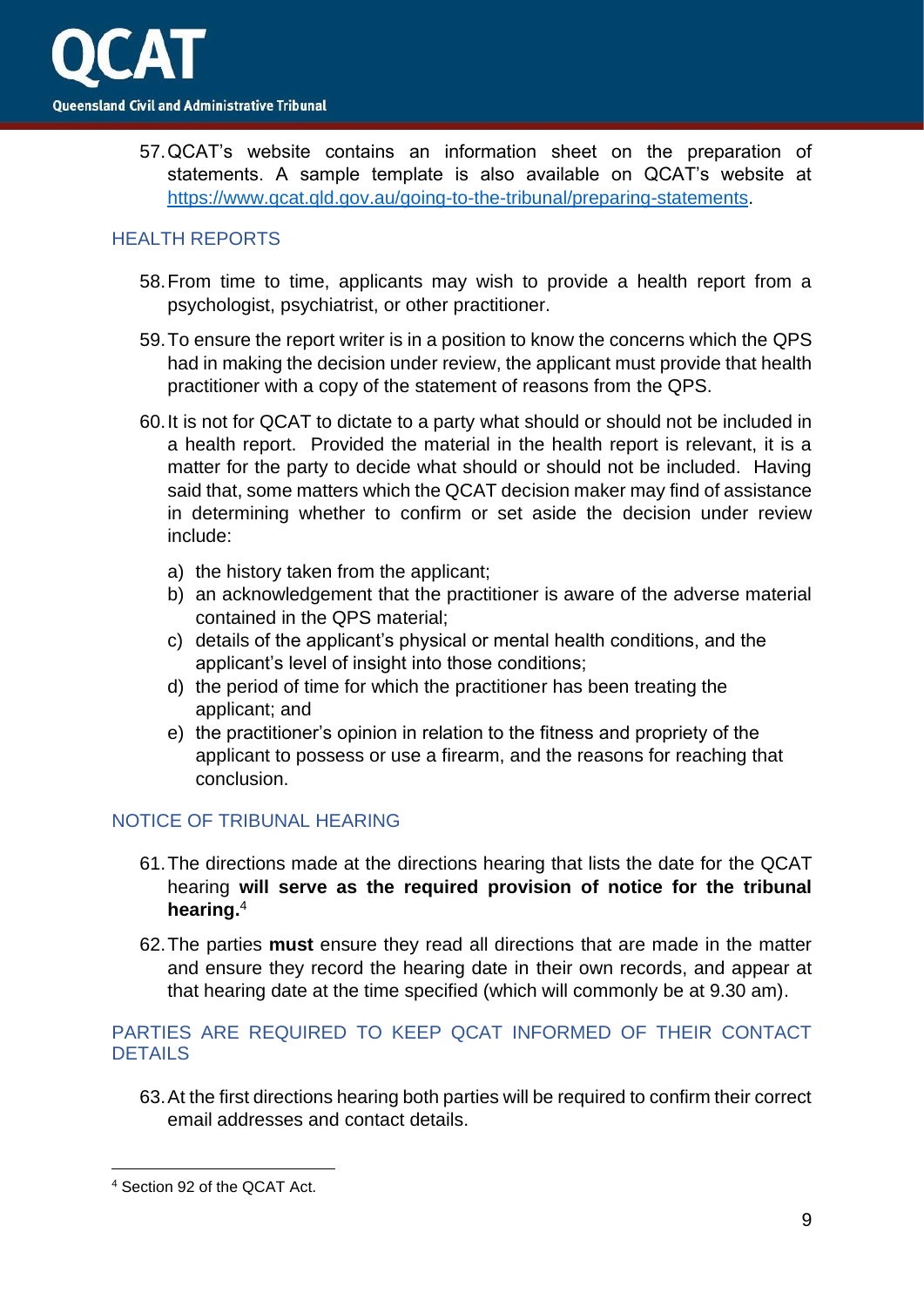- 64.Should a party's contact details change at any time throughout the proceedings, that party must update QCAT and the other party as soon as possible.
- 65.Accuracy and currency of contact details are solely the responsibility of the applicant and the respondent individually and not a matter for QCAT to monitor.
- 66.When the parties are provided with a copy of the directions, they will also be provided with an Attendance Advice.
- 67.That Advice sets out the current telephone details that QCAT has for the party, that is, the telephone number that QCAT will use to contact the party.
- 68.If the party's telephone number is different to that shown on the Attendance Advice, then the party must fill out their new telephone number on the Attendance Advice and send it back to QCAT as early as possible, but at least 5 business days before the hearing date. The email address to send any change of contact details is: [QCATCivil@justice.qld.gov.au](mailto:QCATCivil@justice.qld.gov.au)
- 69.Late receipt of the change of contact details may mean that QCAT is not able to contact the party on the hearing date (if it is a telephone hearing, as most directions hearings will be) and the matter might proceed in that party's absence.
- 70.The party needs to make sure that they are available and answer their telephone when QCAT telephones the party on the date of a telephone hearing. If the party does not answer, then the matter might proceed in the party's absence.

## <span id="page-9-0"></span>THE (PRE-FINAL HEARING) DIRECTIONS HEARING

- 71.There will be a directions hearing prior to the final hearing. This directions hearing will be conducted by telephone (unless otherwise ordered). Its purpose is to confirm that the matter is ready for the final hearing.
- 72.At that directions hearing, the decision-maker will confirm with the parties:
	- a) the material they have filed and which they intend to rely on at hearing;
	- b) the precise issues to be determined at the hearing;
	- c) the witnesses, if any, they require for cross-examination;
	- d) the estimated of time for hearing;
	- e) whether it is proposed that the witnesses will be giving evidence in person or by remote means (specifying the mode of attendance);
	- f) any limitations as to the time of availability of witness; and
	- g) any other issue necessary to ensure that the matter is ready to proceed to hearing as scheduled.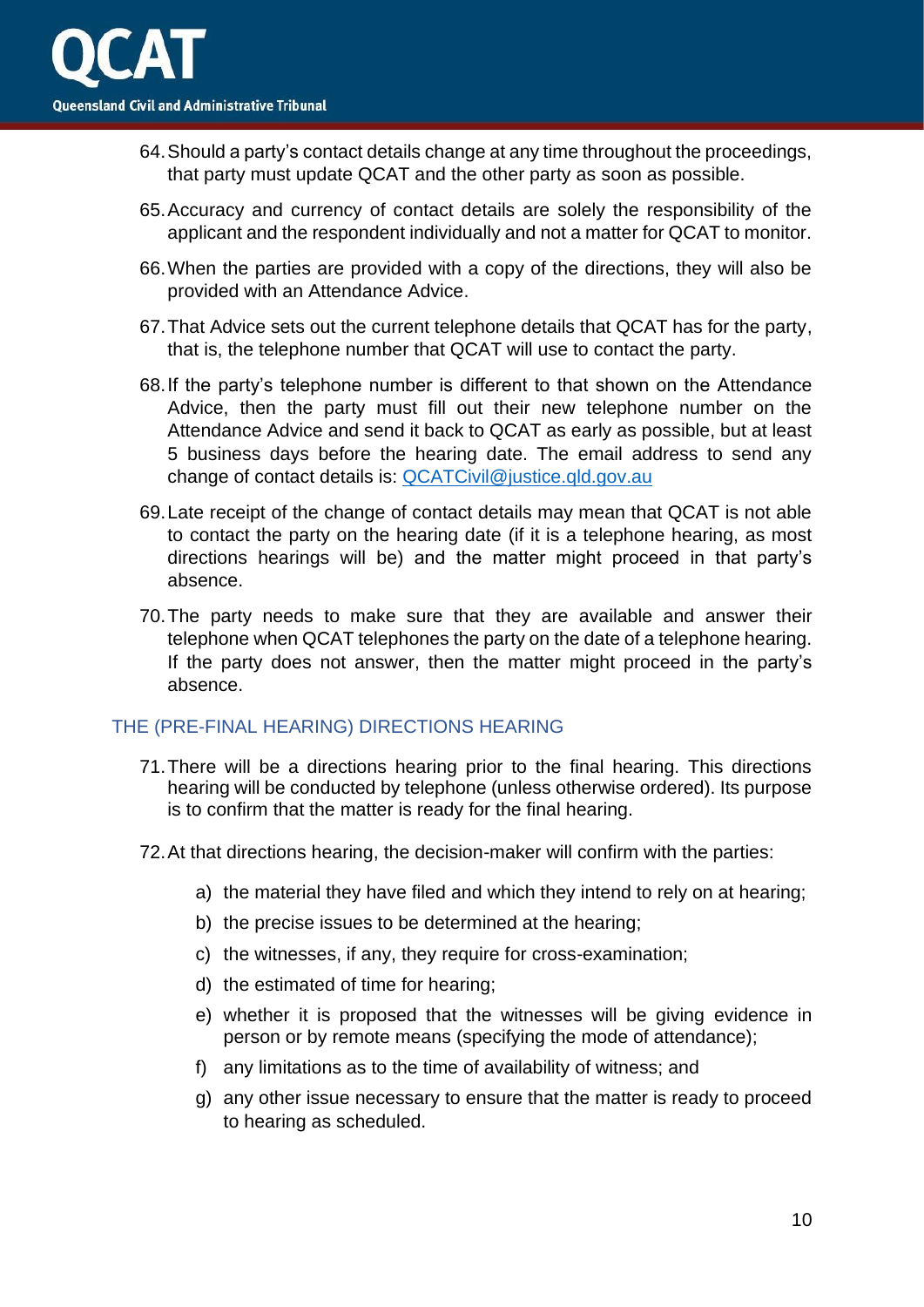

## <span id="page-10-0"></span>THE QCAT HEARING

73.At the hearing, the QCAT decision maker may allow each party to:

- a) give evidence themselves or call a person to give evidence (however, generally, and with some exceptions the only oral evidence is through cross-examination of the applicant's and respondent's witnesses. This is because written statements of all potential witnesses should have been filed at QCAT prior to the hearing and a copy given to the other party); and
- b) question a witness.
- 74.The QCAT decision maker may also:
	- a) call a person to give evidence;
	- b) examine a witness on oath/affirmation or require a witness to give evidence by statutory declaration;
	- c) examine or question a witness to obtain information;
	- d) order a witness to answer questions relevant to the proceeding.
- 75.The QCAT decision maker may place some restrictions on evidence and witnesses. For example, if sufficient information has been presented to allow a decision to be made, the QCAT decision maker may not allow the parties to present more information. In making such a decision, the QCAT decision maker will take into account fairness and justice to the parties.

#### <span id="page-10-1"></span>ORAL SUBMISSIONS MADE AT A QCAT HEARING

- 76.At the QCAT hearing all parties will be given an opportunity to make oral submissions after all evidence has been given by both parties. The applicant will be given the first opportunity to do this.
- 77.The representative for the QPS will make oral submissions, including as to what they consider is the correct and preferable decision having regard to the legislative framework and the evidence, including the oral evidence given at the hearing.
- 78.The applicant will then have an opportunity to make oral submissions in reply to the submissions of the QPS (see [Practice Direction No. 3 of 2013 –](https://www.qcat.qld.gov.au/__data/assets/pdf_file/0011/182099/Practice-Direction-3-of-2013-updated-180219.pdf) [Hearings in Administrative Review Proceedings\)](https://www.qcat.qld.gov.au/__data/assets/pdf_file/0011/182099/Practice-Direction-3-of-2013-updated-180219.pdf).

#### <span id="page-10-2"></span>HOW TO FILE AND SERVE MATERIAL

- 79.The preferred method of filing and service of material is via email.
- 80. The email address for the respondent is: Weapons. QCAT@police.gld.gov.au.
- 81.If the applicant is not able to send emails, then the method of service on QPS is by post to the following address: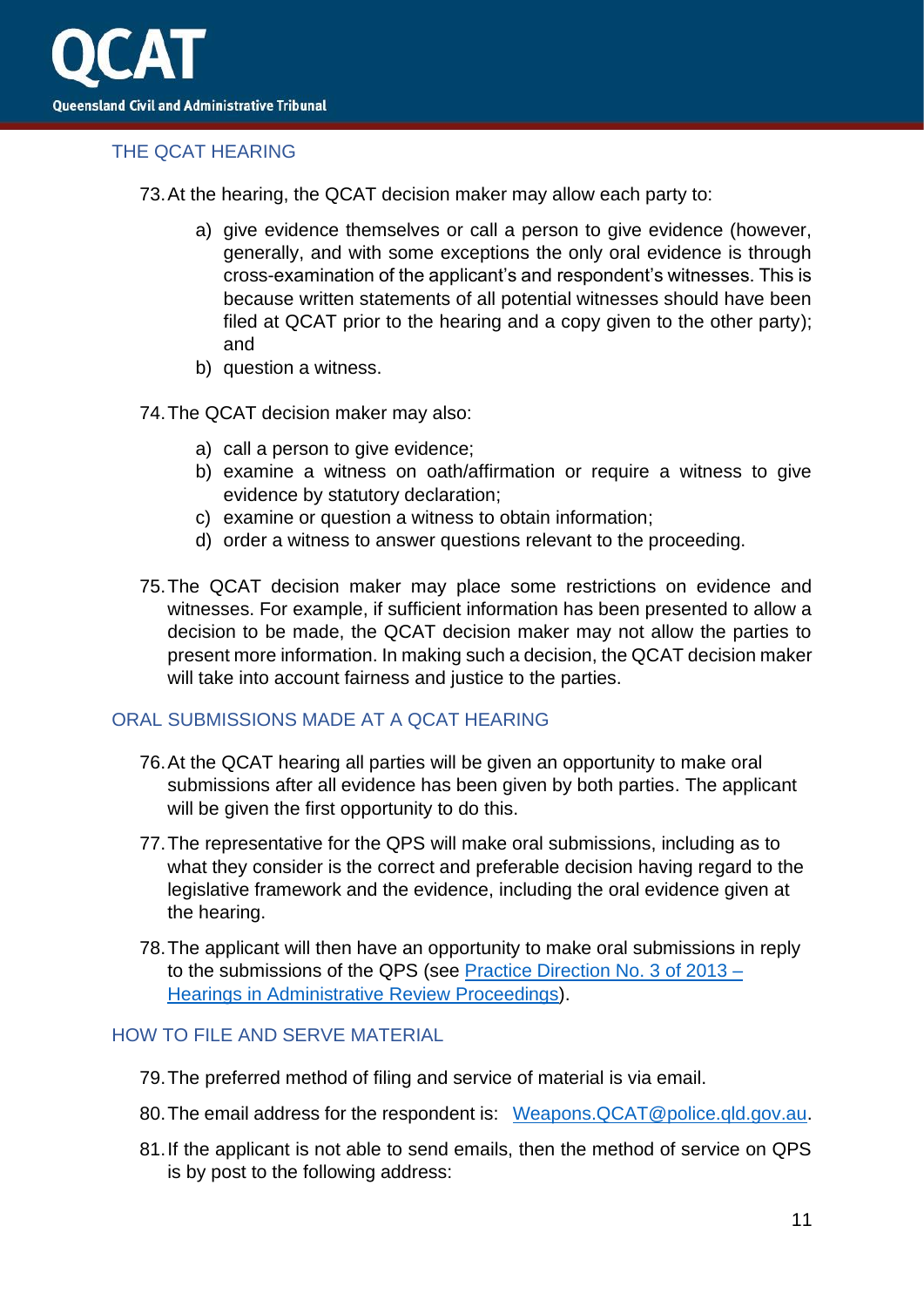

QCAT Support Officer Weapons and Licensing, Queensland Police Service GPO Box 892 Brisbane 4000

- 82.The email address for filing the initiating application and any application for an extension of time is [EnquiriesQCAT@justice.qld.gov.au.](mailto:EnquiriesQCAT@justice.qld.gov.au)
- 83.The email address for all material filed after the initial application is [QCATCivil@justice.qld.gov.au](mailto:QCATCivil@justice.qld.gov.au).
- 84.If the applicant does not have an email address, then service on the applicant is to be by the next most efficient means; for example, by post.
- 85.Parties are advised that it can take several days between when a document is emailed to QCAT and when it makes its way to the QCAT file. Therefore, parties should ensure they provide any material they are filing **at least 5 business days in advance**, and in accordance with the dates directed in the directions issued by QCAT.

## <span id="page-11-0"></span>LEGAL REPRESENTATION

- 86.With limited exceptions, generally the parties will be required to obtain leave if they wish to be legally represented.<sup>5</sup> Relevant factors for the granting of leave include:
	- a) the party is a State agency;
	- b) the proceeding is likely to involve complex questions of fact or law;
	- c) another party to the proceeding is represented in the proceeding; or
	- d) all of the parties have agreed to the party being represented in the proceeding.
- 87.Issues relating to leave for legal representation will be canvassed at the directions hearing, and the parties can generally expect a decision on leave for legal representation to be made at the directions hearing.

#### <span id="page-11-1"></span>CRIMINAL INTELLIGENCE

- 88.In certain cases, the QPS may seek to rely on "criminal intelligence" as defined in the Weapons Act. This is generally information about the applicant's connection with or involvement in criminal activity.
- 89.If the QPS are seeking to rely upon evidence as criminal intelligence, it must be accompanied by an affidavit from a police officer of at least the rank of inspector.<sup>6</sup>

<sup>5</sup> Section 44 of the QCAT Act.

<sup>6</sup> Section 142(2)(c) of the Weapons Act.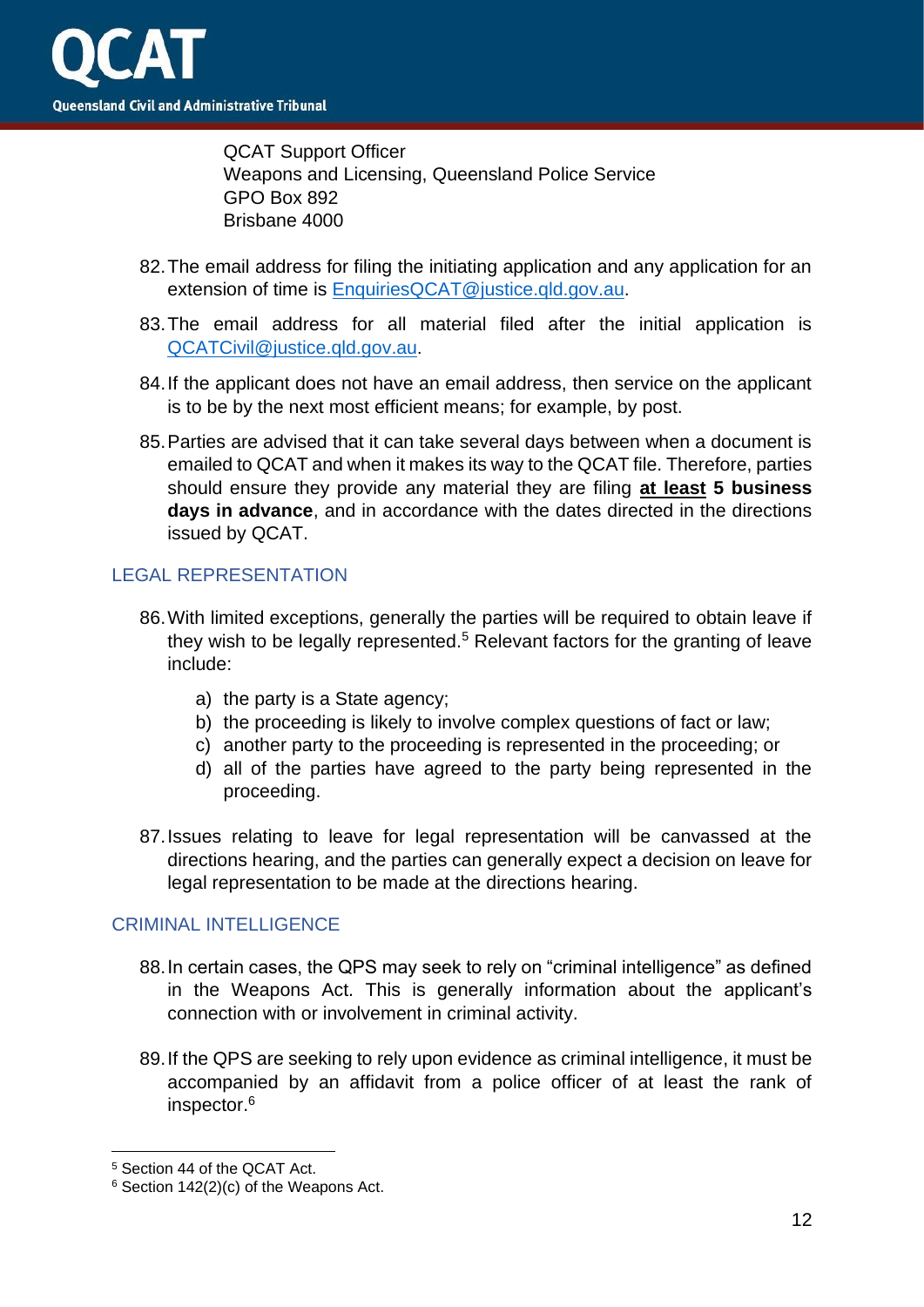

- 90. As required by the Weapons Act, $<sup>7</sup>$  consideration by the decision maker of</sup> whether the information is properly categorised as criminal intelligence will take place in the absence of the public, the applicant and any lawyer representing the applicant. As such, QPS must file a hard copy of the affidavit at QCAT, and any supporting submissions, in a sealed envelope, such envelope to be marked with the name of the matter, and the QCAT case number, and that it is not to be opened except by a decision maker of QCAT.
- 91.Consideration by the decision maker of whether the information is properly categorised as criminal intelligence will ordinarily take place on the papers.

## <span id="page-12-0"></span>AVENUES OF APPEAL FROM A DECISION OF QCAT

- 92.There are avenues of appeal from a decision of QCAT.
- 93.The first is to the Queensland Civil and Administrative Tribunal Appeals Tribunal (QCATA).
- 94.The second avenue which is available to the parties after a decision is made by the QCATA, is to appeal to the Court of Appeal (in some cases, only with leave of the Court of Appeal).

## <span id="page-12-1"></span>WHERE TO LOOK TO FIND SOME OTHER WEAPONS MATTERS QCAT HAS **DECIDED**

- 95.If the parties would like to read some QCAT decisions on weapons matters, or some decisions by the Court of Appeal about weapons matters, these are available on the internet.
- 96.For example, some QCAT decisions and Court of Appeal decisions on weapons matters are kept by the Supreme Court Library. The Supreme Court Library is accessible at [https://www.sclqld.org.au/caselaw.](https://www.sclqld.org.au/caselaw)

*Hon Justice Kerri Mellifont President*

*13 June 2022*

<sup>7</sup> Section 142A(2)(b) of the Weapons Act.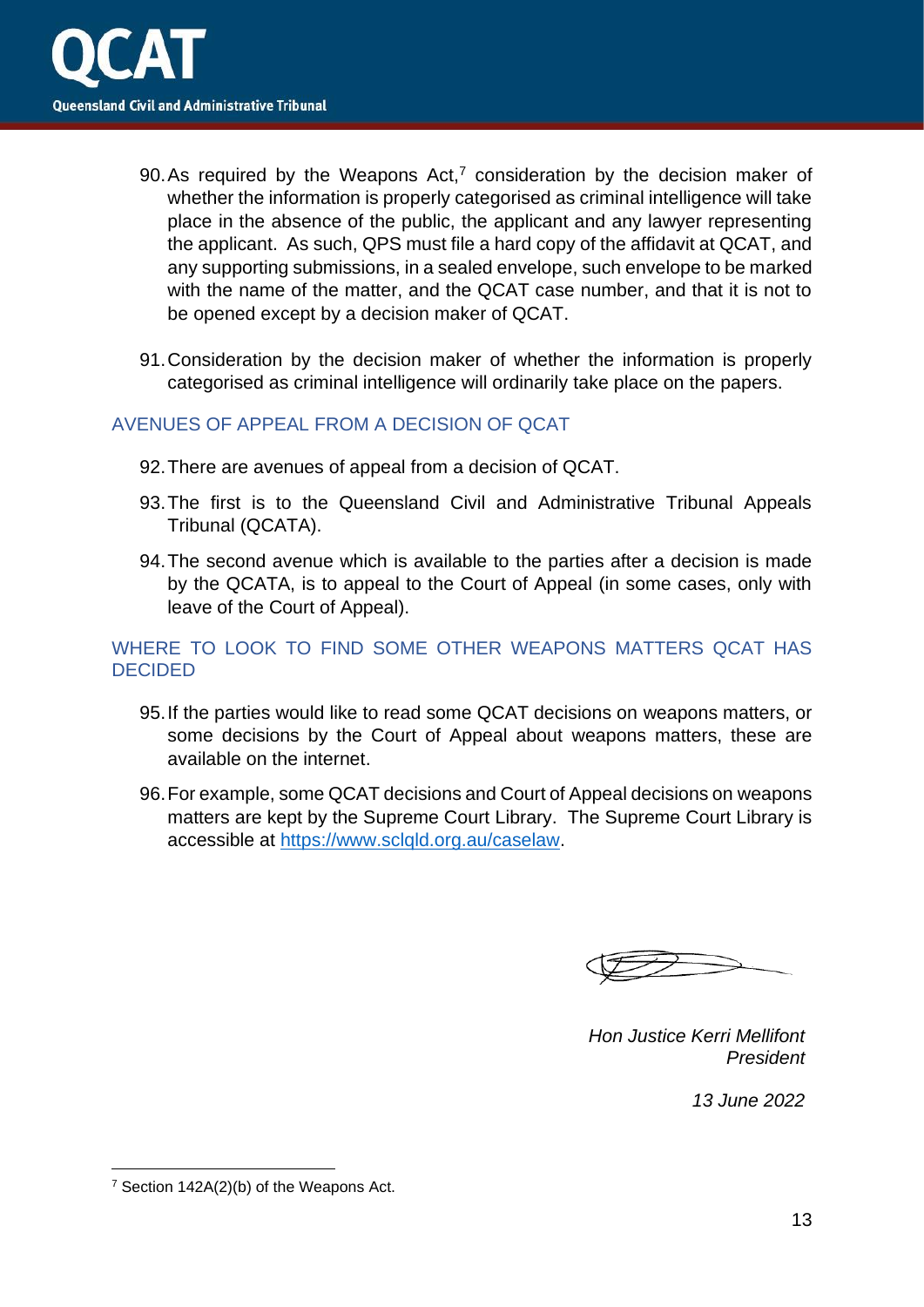

## <span id="page-13-0"></span>ANNEXURE A – TEMPLATE DRAFT DIRECTIONS FOR WEAPONS MATTERS

## [INSERT STANDARD QCAT HEADER FOR DRAFT DIRECTIONS]

## **PARTIES ARE TO NOTE:**

You will **not** receive reminders of the steps you need to take as set out in these directions from QCAT.

You will **not** receive reminders of the date set for the next directions hearing or of the final hearing date. Your copy of these directions is your written notice of future hearings dates. Please ensure that you put the dates set for directions hearing and the final hearing in your own calendar/diary to ensure that you take part in the directions hearing and the final hearing.

**Please make sure you keep a copy of these directions.** If you have a camera, you may wish to make an extra copy for yourself by taking a photograph of these directions.

#### Material sought to be relied upon by parties and witnesses sought to be called by parties

1. The applicant must file in the Tribunal two (2) copies and give to the Queensland Police Service ("QPS") one (1) copy of all material upon which they intend to rely at the hearing by:

#### **4:00pm on [the date 8 weeks after the first directions hearing].**

- 2. The material referred to in paragraph 1 must include:
	- a) any statements of the applicant and any other witnesses; and
	- b) any health reports, including any reports by a psychologist or psychiatrist
- 3. Each witness statement must:
	- a) be dated and signed by the person making the statement;
	- b) attach any document referred to in the statement and include an explanation of its relevance; and
	- c) be sequentially page numbered, including any attachments.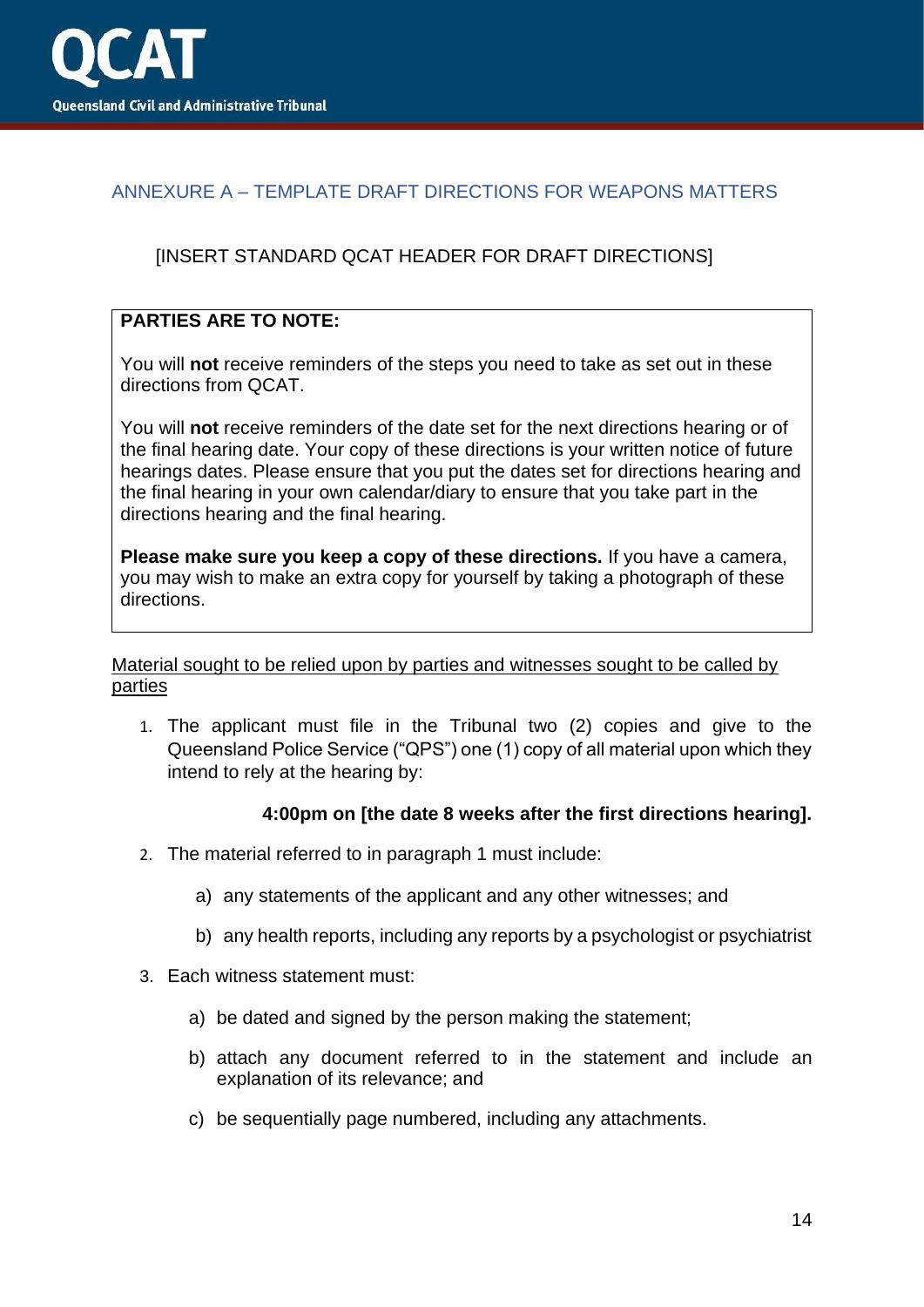- 4. The QPS must file two (2) copies in the Tribunal and give a copy to the applicant:
	- a) any material the QPS proposes to rely on at hearing which is not already included within the section 21 QCAT Act documents it filed; and
	- b) a list of the documents within the section 21 QCAT Act documents it proposes to rely upon at the hearing by:

## **4:00pm on [3 months from the date of the first directions hearing].**

5. If the applicant wishes to rely upon further material, in reply to the QPS' material filed under direction 3, the applicant must file in the Tribunal two (2) copies and give to the QPS one (1) copy of such additional material by:

## **4:00pm on [the date 2 weeks after the filing date of direction 4 of these directions].**

## Written submissions

6. The respondent must file in the Tribunal and give to the applicant written submissions outlining the issues upon which it still maintains the original decision or advise that it has changed its decision by:

## **4.00pm on [the date 2 weeks after the filing date of the applicant's material referred to in direction 5].**

7. If the applicant wishes to provide written submissions, the applicant must file in the Tribunal and give the QPS those written submissions by:

## **4.00 pm on [the date 2 weeks after the filing date of the Respondent's submissions referred to in direction 6].**

#### Pre-final hearing directions hearing

- 8. The matter will be listed for a directions hearing at QCAT, 259 Queen Street, Brisbane (via telephone). The purpose of this directions hearings is for the Tribunal to confirm with the parties:
	- a) the material they have filed and which they intend to rely on at hearing;
	- b) the precise issues to be determined at the hearing;
	- c) the witnesses, if any, they require for cross-examination;
	- d) the estimate of time for hearing;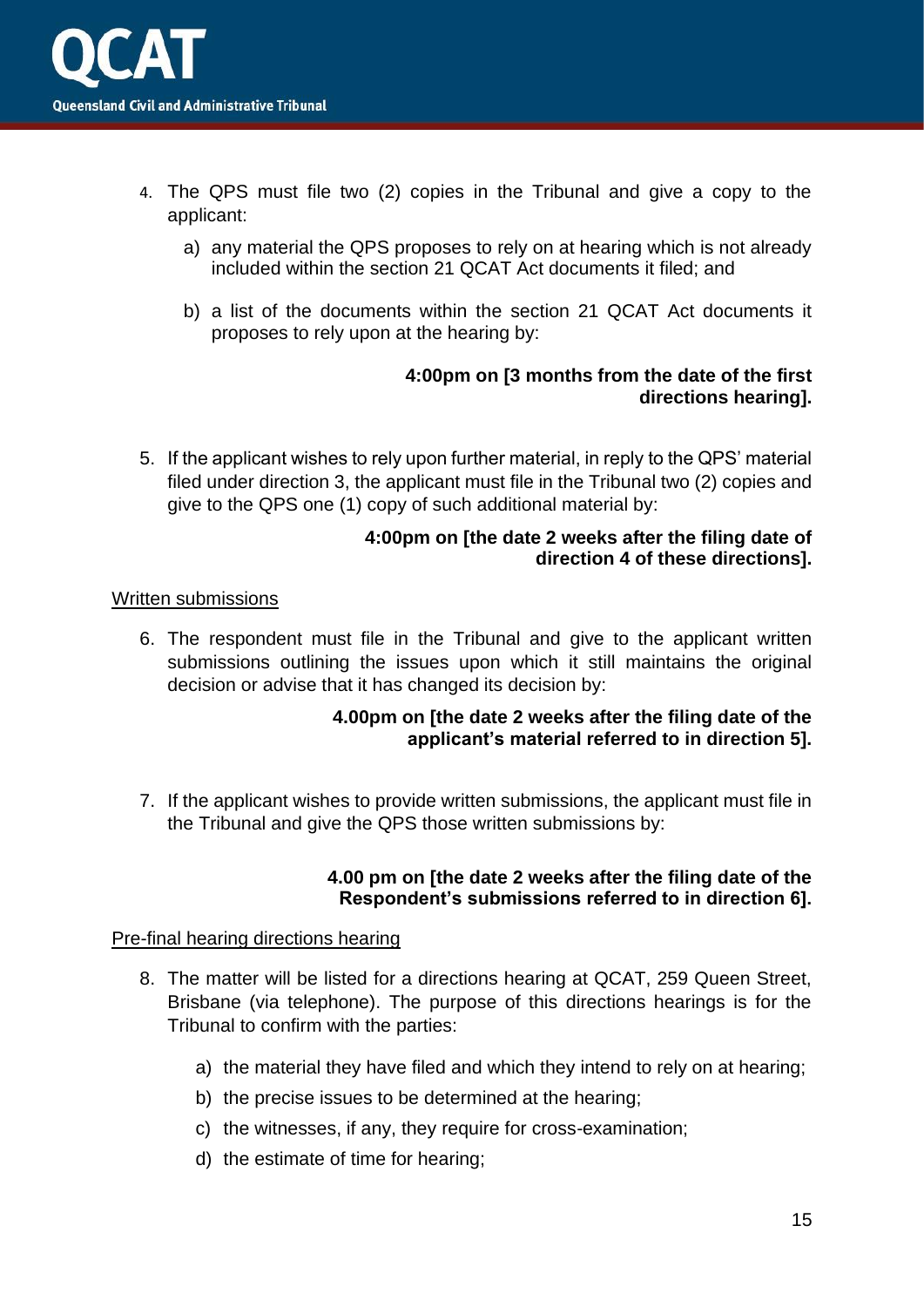- e) whether it is proposed that the witnesses will be giving evidence in person or by remote means (specifying the mode of attendance);
- f) any limitations as to the time of availability of witness; and
- g) any other issue necessary to ensure that the matter is ready to proceed to hearing as scheduled on the date in paragraph 8:

#### **[4 weeks after the date of compliance with direction 5 (ie. filing of Respondent's submissions) of these directions].**

## Date of final hearing

9. The matter will be listed for hearing at **[xxxx** on a **xxxx]**.

#### Legal representation [where relevant]

10.The applicant has leave to be legally represented; or

Both parties are granted leave to be legally represented; or Neither party is granted leave to be legally represented; or The applicant is refused leave to be legally represented; or The respondent is refused leave to be legally represented.

## **FURTHER INFORMATION FOR THE PARTIES:**

## **A. INFORMATION ABOUT HOW TO ATTEND THE SECOND DIRECTIONS HEARING**

The next directions hearing will be by telephone.

You will be given an "Attendance Advice".

That Advice sets out the current telephone details that QCAT have for you. That is the telephone number that QCAT will use to call you at the next directions hearing. If your telephone number is different to that shown on the Attendance Advice, then you must fill out your new telephone number on to the Attendance Advice and send it back to QCAT as early as possible, but at least 5 business days before the hearing date. Late receipt of the notice may mean that QCAT is not able to contact you on the hearing date and that the matter might proceed in your absence.

The email address to use is: [QCATCivil@justice.qld.gov.au](mailto:QCATCivil@justice.qld.gov.au)

You need to make sure that you are available to answer your telephone, and you do answer your telephone, when QCAT telephones you on the date of the directions hearing. If you do not answer the telephone, the matter might proceed in your absence.

If you have any enquiries, please contact a case manager on